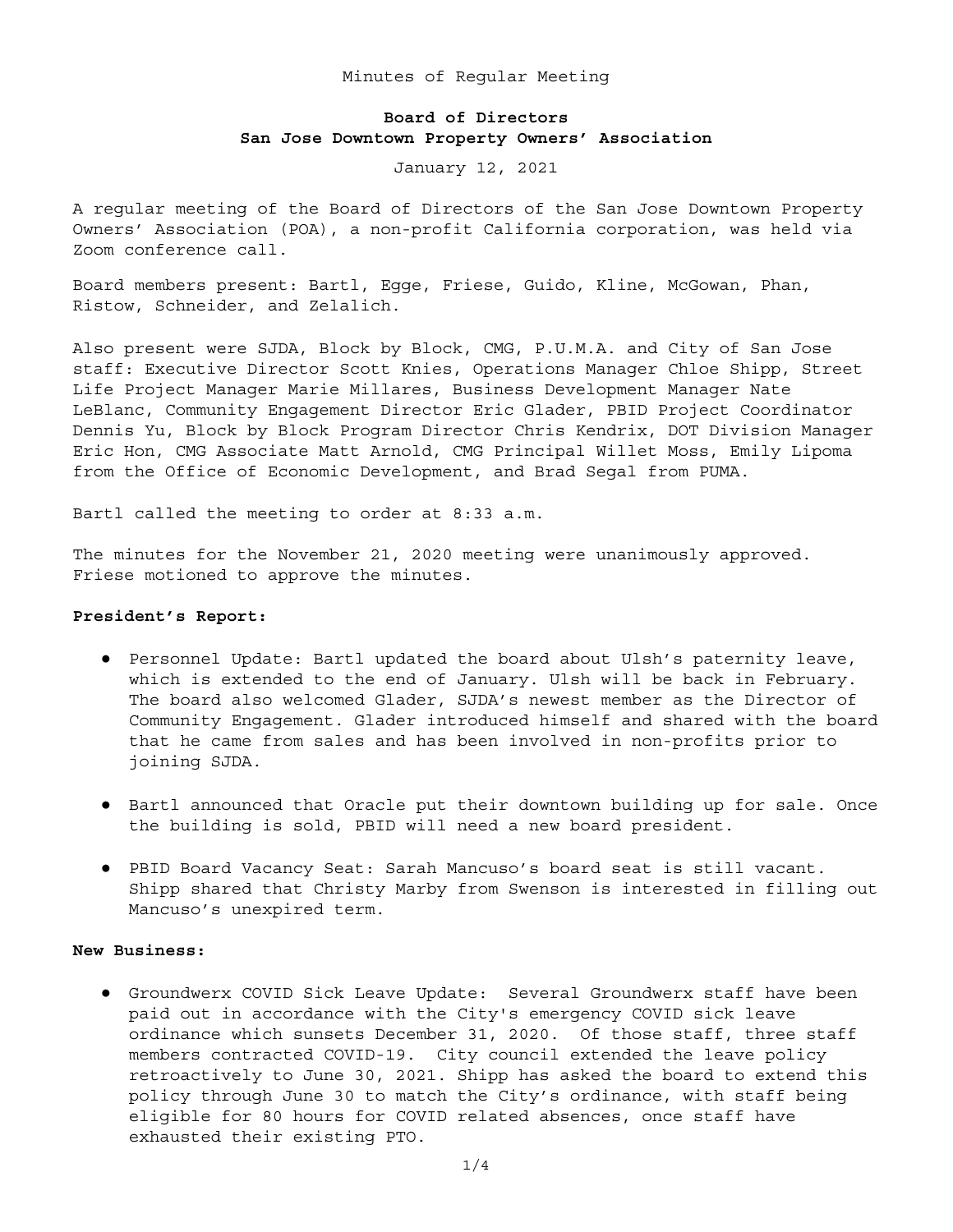Zelalich asked for clarification on how staff contracted COVID. Shipp shared the cases were from close contact with family during off work hours. McGowan asked how many people utilized the emergency pay. To date, 12 have utilized this emergency sick leave, the majority of which were out with COVID symptoms and waiting for test results.

Schneider motioned to approve the staff recommendation, and the motion passed unanimously.

SoFA Pocket Park: Millares updated the board on the project's progress. The site preparation is in progress. Key amenities have been installed, such as lighting and water connections. Fencing, turf installation, and painting is projected to be completed by the end of January.

Egge asks if there will be a grand opening. Millares shared that an opening for the dog park portion is being planned for early February, in accordance with County Health directives. The Community Garden portion of the park will not be completed until later in the Spring and then a grand opening will be held.

Millares invited the board to join the upcoming ad hoc street life meeting.

● Park Avenue Project: Shipp introduced the board to Willet Moss from CMG to present the City's Park Avenue Redesign Project. Zelalich shared that the project has been in motion for more than four years. The project was born out of a partnership with the Knight Foundation. The presentation includes design decisions made after some planning and community engagement.

CMG Landscape Architecture first presented the project to the board in May 2018. The initiative reimagines how Paseo de San Antonio connects with Park Avenue. There was a robust community engagement process that led to a vision of connected canopies and spaces that create identity and continuity along this corridor. The design team also focused on social infrastructure. Environmental changes focus on reducing vehicular areas in place of plants. To implement the design, developers will develop their sections of the Park Avenue public right of way as their developments finish.

Friese asked if multiple contractors will be building the project. Moss said it is most likely multiple contractors will work on the public improvements, but that the hope is maintenance and operations will lie with one or a small number of groups.

The urban forest is a primary feature of the redesign, and is planned with the City arborists. There is also storm water overlay and water treatment areas.

Friese expressed that this is a beautiful project and that he hopes the redesign is able to tie into existing art activations within the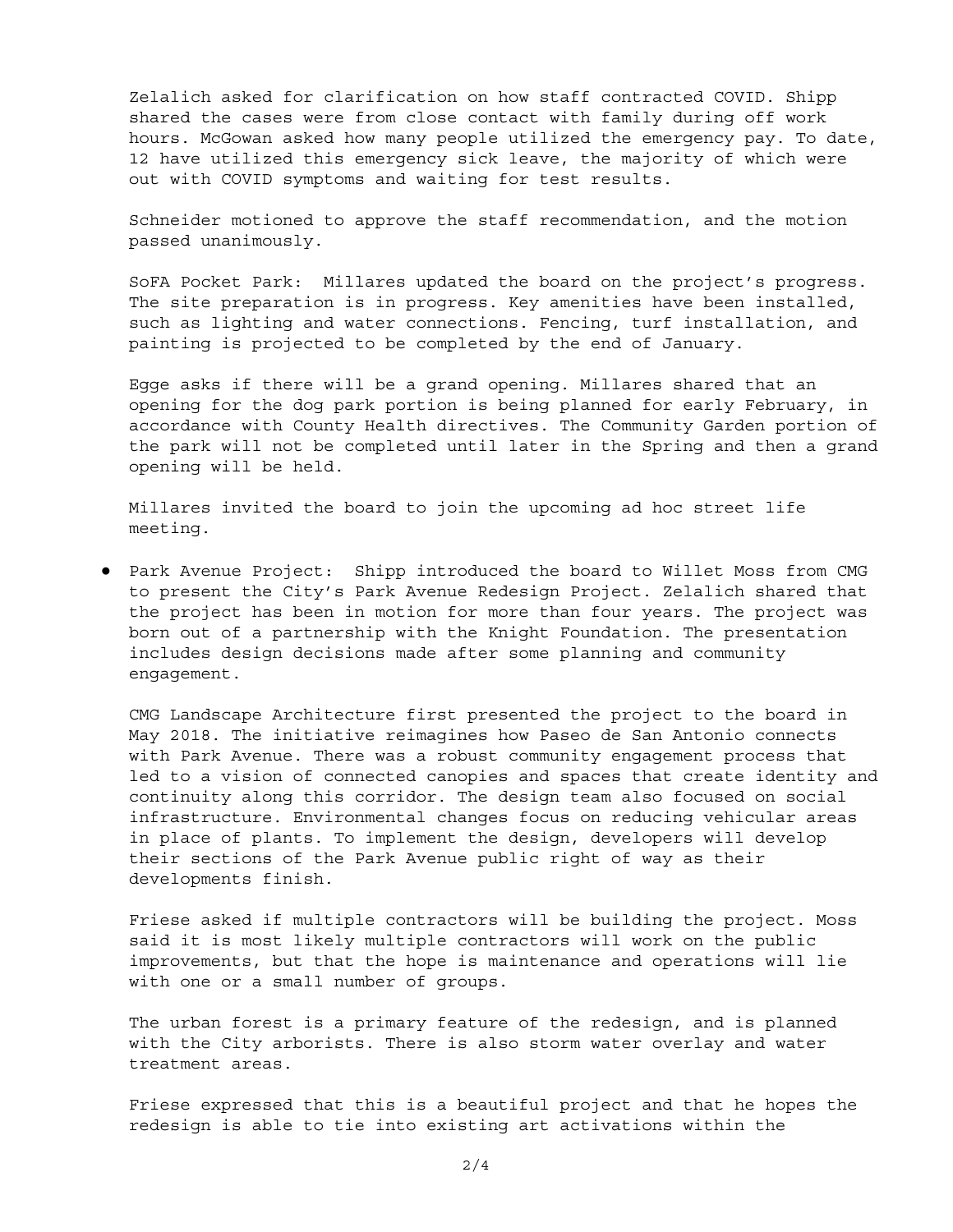District, like art crosswalks. He asked if art crosswalks can be installed as a part of the redesign. Moss agrees there should be more art incorporated in the project.

Zelalich added that this project is going to need a degree of maintenance in order to keep it world class. She shared that the PBID has been considered a maintenance partner for this public space. If that is the direction taken, there is a need for a formal agreement with the City and adjacent property owners. As the board looks toward PBID renewal, the baseline services agreement with the city could be considered for the additional maintenance on Park Avenue. The project team anticipates that Park Avenue construction will not be complete until three to five years. PBID staff is in conversations with City staff on what maintenance needs may be, and how the PBID could support those needs.

Kline shared that Adobe has safety challenges with their buildings and the adjacent park. Safety issues and how to respond to them must be included in the operational conversations happening now. Kline and Schneider both indicated consistent activation of the space can help alleviate some of these challenges.

Bartl shared concern that the maintenance is going to be time and cost intensive, and asked for clarity on funding for maintenance. Zelalich said this is going to have to be an all-in thing, meaning Park Ave will need efforts from property owners and PBID as the delivery model. Zelalich's intention is to make sure the three way partnership is developed correctly so that the agreements are sustainable.

Knies reminded the board that the PBID currently does not assess the city's downtown parks and only maintains Paseo 3. However, a number of public spaces have ended up under informal PBID management by default. Knies indicated the renewal is an opportunity to formalize how the District takes on management of existing and newly created public spaces.

● PBID Renewal: Brad Segal from P.U.M.A. introduced his staff and provided background on P.U.M.A.'s working relationship with the PBID and SJDA, including the recent Stabilization Plan.

Segal reminded the board that the PBID renewal is an 18 month process. The next six to nine months will be dedicated to working with the board and business owners on strategic planning.

The next phase is the actual renewal process, including petitions to property owners, a ballot process, and City Council hearings.

Part of the planning process will include discussions of potential new PBID services and changes to existing services. Boundary expansion and phasing of services will also be considered in the renewal process.

Shipp said there was City approval to use Docusign for the petitions, eliminating potential challenges if we are still in shelter in place during that stage of the process. The City's Dept. of Public Works is